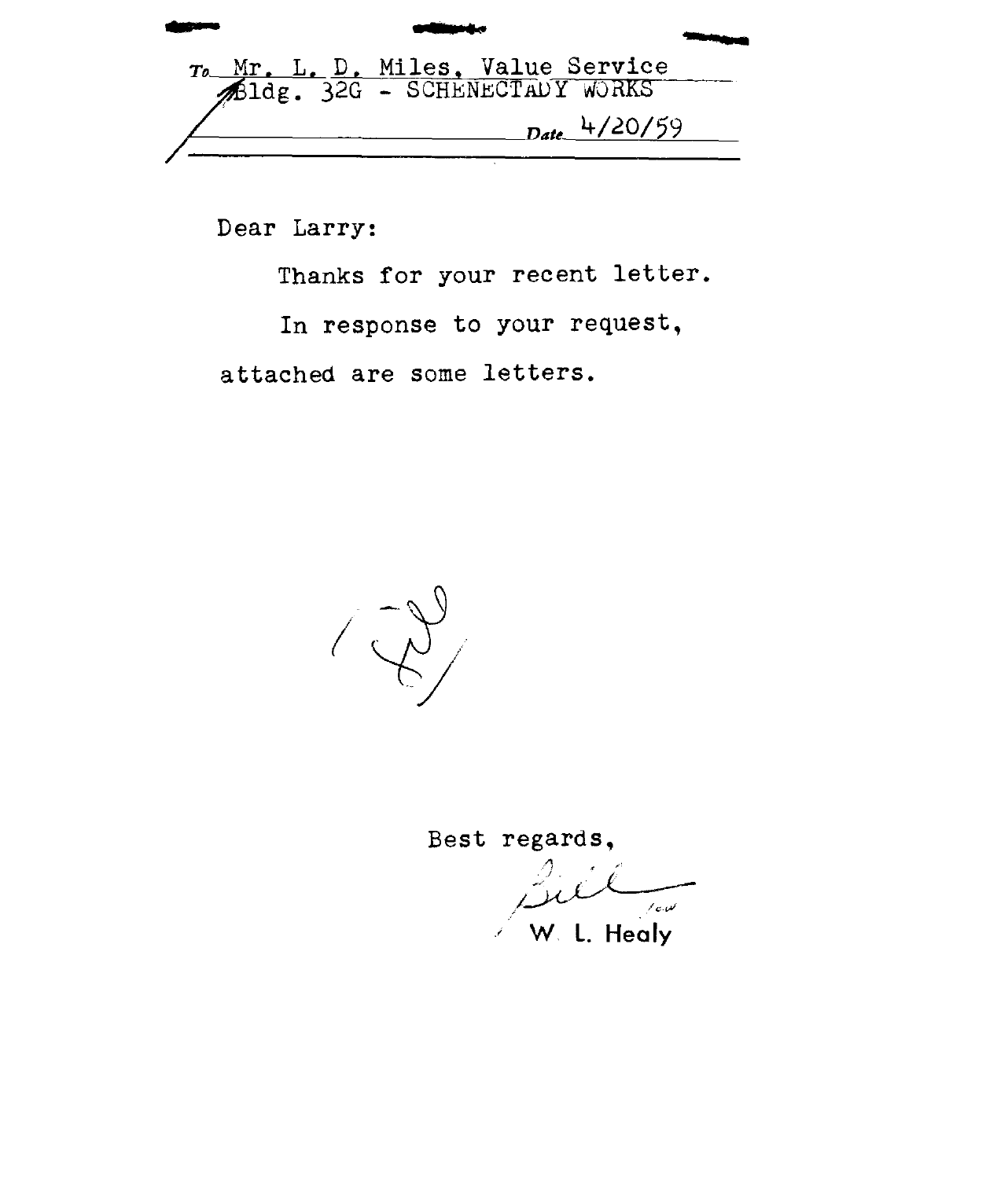| <b>SENERAL ELECTRICY RECEIVED</b> |            |
|-----------------------------------|------------|
| APPARATUS SALES DIVISION          | APR 9 1959 |
| <b>MAIL ADDRESS:</b>              |            |
| 140 Federal Street                | W L HEALY  |

40 **Podoral** Street Boston, Massachusetts **A.**Splittberger - Boston

r: = **;c** > .\_\*; \* **.,::F& 3** - . #- **;c-.-** 

COPIES:

**E.J. Delaney** - **Boston SYIJCCT V.L. Cox** - **Phila.** Yorka **L.B. Gown** - **Phila.** Works **baton Edison Company** S.R. Rives - Phila. Works R.C. Crawford - Phila. **krks** 

?

**Wil 8, 1959** 

Healy Mr. W. Laboratory Department Philadel phia Works

I want to take this opportunity to express the appreciation of all of us for the very fine story which you presented to this customer's engineers and draftsmen last Friday. Perhaps I should also include management in this group since, as you are well aware, several of the customer's engineering and drafting management **ware** dso **p.ssent.** 

I realize that it probably was a rather rough **d&** on you having to give a rather lengthy and comprehensive story twice in the same day. I can, however, assure you **that** the reactions of **Ed** Delaney **and** qyself, and irobably what **is** mre imprtant, the reactions of the customers people who attended this session, should have compen**sated** you for **your** hard day's work. We feel that this story **was exactly** what the customer's drafting groups required to start the ball rolling toward more simplified and more modern drafting procedures. I think you gathered from our discussions with the customerts management that a certain amunt of internal work **has been** done along **these** lines but with limited success. It took your story to really get the ball rolling.

If it **were possible,** 'it would be nice for us to follow up in a couple of mnths or so and see **Ff** they **have** poprly interpreted your story and **are** following the pro**cedures** exactly as yon intended. A spot check such **as this** would get them back on the right path if by **any** chance there is any misinterpretation or deviation when they try to put some of these principals into actual practice.

**;ie wodd** like to thank **you** once again for a vexy fine job and I feel certain it has brought us considerable good will with this customer.

Emmons

 $\ddot{\;}$  ) in TCHGEAR SPECIALIST .?ZODUCT SALS **6 ANGLAND DISTRICT Z/ed**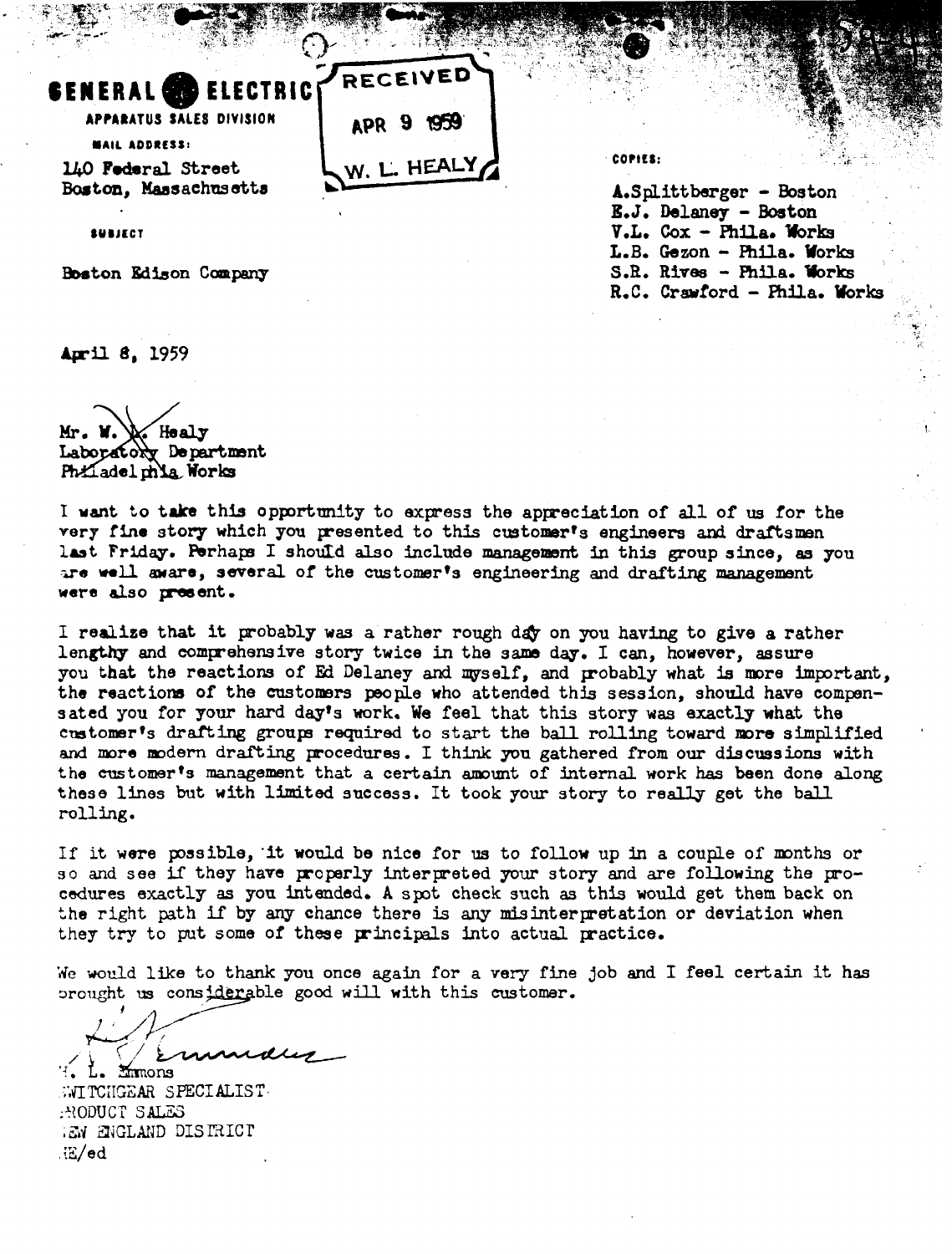

## TANDARDS ENGINEERS SOC SYRACUSE SECTION

March 31, 1959



Mr. W. L. Healy General Electric Company 6901 Elmwood Avenue Philadelphia 42, Pa.

Dear Bill:

Both personally and in behalf of the Syracuse Section, SES, I want to tell you how much we appreciated your visit with us at the March meeting of our Section.

Your presentation provoked a lot of discussion, and that is the mark of an excellent presentation.

We are grateful to GE for making your visit with us possible, and if "Progress is GE's Most Important Product" it is because they have men of your caliber working for them.

Kindest regards.

Cordially yours,

ARNOID B./ WHITE Section Director

ABW: mh

Reply: Research Center Carrier Corporation Carrier Parkway Syracuse 1, N.Y.